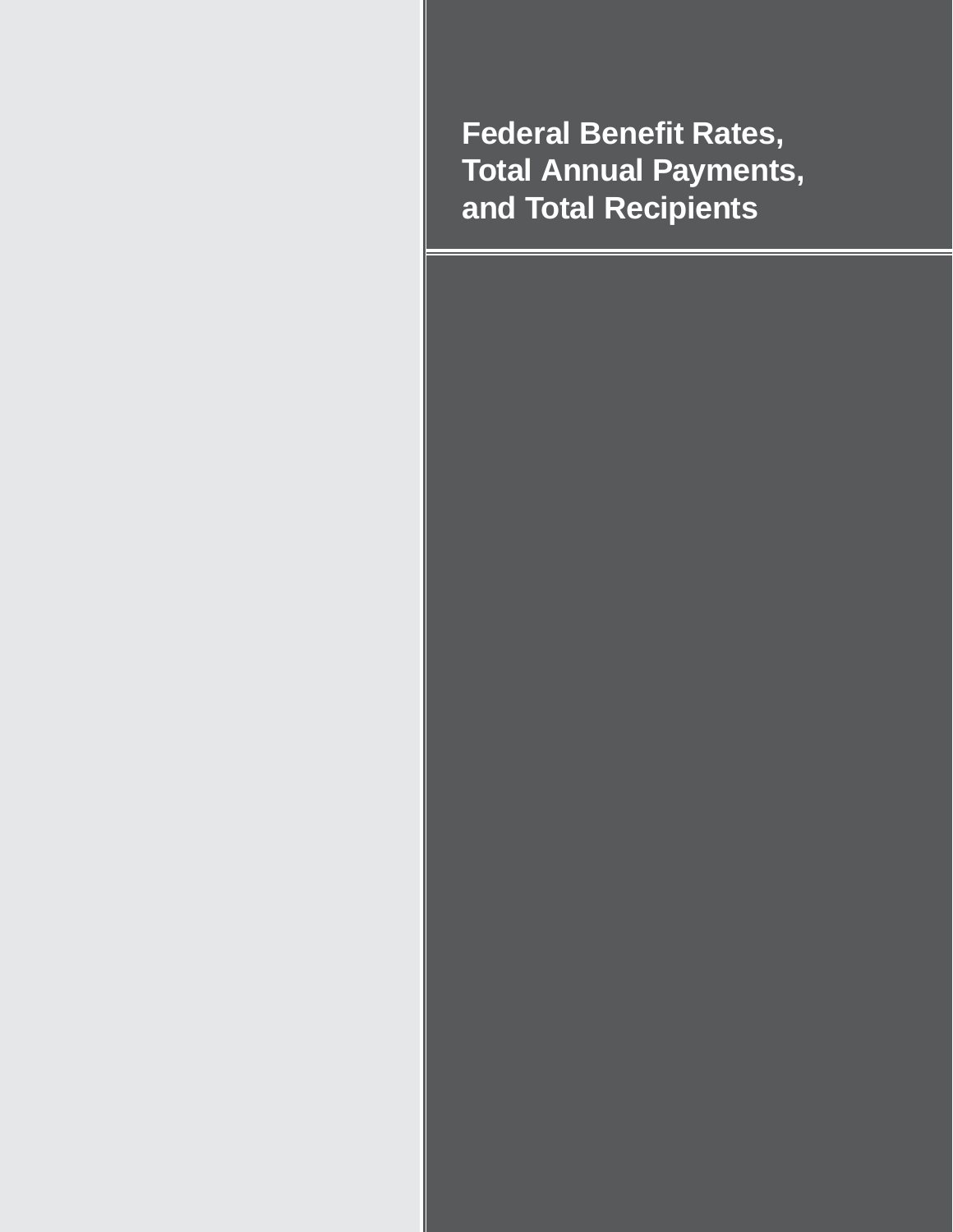# **Table 1. Monthly federal SSI benefit rates, 1974–2009 (in dollars)**

|                           |           | Individual<br>Couple |           |           |          | <b>Essential</b> |
|---------------------------|-----------|----------------------|-----------|-----------|----------|------------------|
|                           | Own       | Another's            | Own       | Another's | Medicaid | person           |
| Starting date             | household | household            | household | household | facility | increment        |
| January 1974              | 140.00    | 93.34                | 210.00    | 140.00    | 25.00    | 70.00            |
| <b>July 1974</b>          | 146.00    | 97.34                | 219.00    | 146.00    | 25.00    | 73.00            |
| <b>July 1975</b>          | 157.70    | 105.14               | 236.60    | 157.74    | 25.00    | 78.90            |
| <b>July 1976</b>          | 167.80    | 111.87               | 251.80    | 167.87    | 25.00    | 84.00            |
| <b>July 1977</b>          | 177.80    | 118.54               | 266.70    | 177.80    | 25.00    | 89.00            |
| <b>July 1978</b>          | 189.40    | 126.27               | 284.10    | 189.40    | 25.00    | 94.80            |
| <b>July 1979</b>          | 208.20    | 138.80               | 312.30    | 208.20    | 25.00    | 104.20           |
| <b>July 1980</b>          | 238.00    | 158.67               | 357.00    | 238.00    | 25.00    | 119.20           |
| <b>July 1981</b>          | 264.70    | 176.47               | 397.00    | 264.67    | 25.00    | 132.60           |
| <b>July 1982</b>          | 284.30    | 189.54               | 426.40    | 284.27    | 25.00    | 142.50           |
| <b>July 1983</b>          | 304.30    | 202.87               | 456.40    | 304.27    | 25.00    | 152.50           |
| January 1984              | 314.00    | 209.34               | 472.00    | 314.67    | 25.00    | 157.00           |
| January 1985              | 325.00    | 216.67               | 488.00    | 325.34    | 25.00    | 163.00           |
| January 1986              | 336.00    | 224.00               | 504.00    | 336.00    | 25.00    | 168.00           |
| January 1987              | 340.00    | 226.67               | 510.00    | 340.00    | 25.00    | 170.00           |
| January 1988              | 354.00    | 236.00               | 532.00    | 354.67    | 25.00    | 177.00           |
| January 1989              | 368.00    | 245.34               | 553.00    | 368.67    | 30.00    | 184.00           |
| January 1990              | 386.00    | 257.34               | 579.00    | 386.00    | 30.00    | 193.00           |
| January 1991              | 407.00    | 271.34               | 610.00    | 406.67    | 30.00    | 204.00           |
| January 1992              | 422.00    | 281.34               | 633.00    | 422.00    | 30.00    | 211.00           |
| January 1993              | 434.00    | 289.34               | 652.00    | 434.67    | 30.00    | 217.00           |
| January 1994              | 446.00    | 297.34               | 669.00    | 446.00    | 30.00    | 223.00           |
| January 1995              | 458.00    | 305.34               | 687.00    | 458.00    | 30.00    | 229.00           |
| January 1996              | 470.00    | 313.34               | 705.00    | 470.00    | 30.00    | 235.00           |
| January 1997              | 484.00    | 322.67               | 726.00    | 484.00    | 30.00    | 242.00           |
| January 1998              | 494.00    | 329.34               | 741.00    | 494.00    | 30.00    | 247.00           |
| January 1999              | 500.00    | 333.34               | 751.00    | 500.67    | 30.00    | 250.00           |
| January 2000 <sup>a</sup> | 513.00    | 342.00               | 769.00    | 512.67    | 30.00    | 257.00           |
| January 2001 <sup>a</sup> | 531.00    | 354.00               | 796.00    | 530.67    | 30.00    | 266.00           |
| January 2002              | 545.00    | 363.34               | 817.00    | 544.67    | 30.00    | 273.00           |
| January 2003              | 552.00    | 368.00               | 829.00    | 552.67    | 30.00    | 277.00           |
| January 2004              | 564.00    | 376.00               | 846.00    | 564.00    | 30.00    | 282.00           |
| January 2005              | 579.00    | 386.00               | 869.00    | 579.34    | 30.00    | 290.00           |
| January 2006              | 603.00    | 402.00               | 904.00    | 602.67    | 30.00    | 302.00           |
| January 2007              | 623.00    | 415.34               | 934.00    | 622.67    | 30.00    | 312.00           |
| January 2008              | 637.00    | 424.67               | 956.00    | 637.34    | 30.00    | 319.00           |
| January 2009              | 674.00    | 449.34               | 1011.00   | 674.00    | 30.00    | 338.00           |

SOURCE: Social Security Administration, Office of the Chief Actuary.

a. Data reflect the correction of an error in the Consumer Price Index.

CONTACT: Alfreda Brooks (410) 965-9849 or ssi.asr@ssa.gov.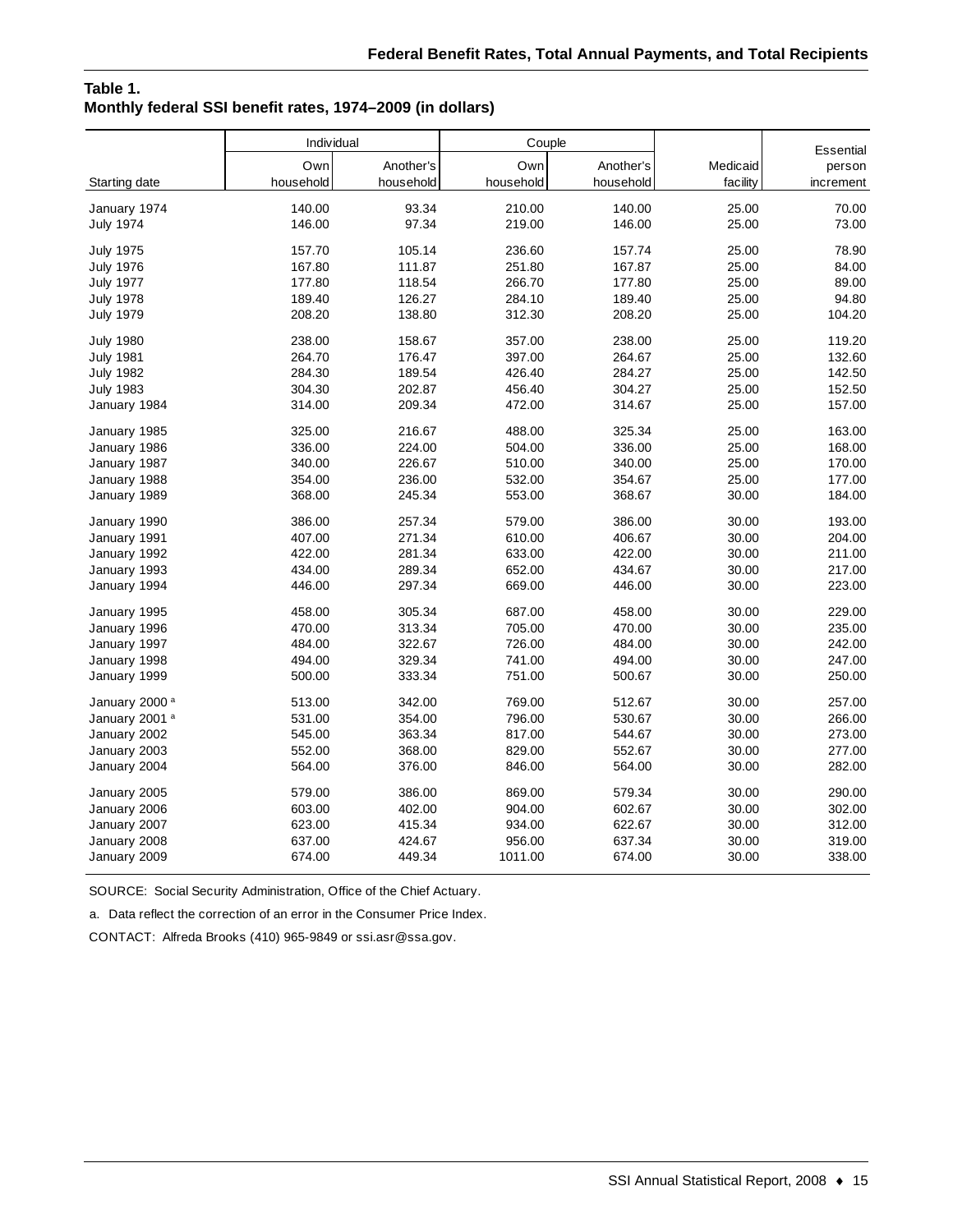# **Table 2.**

# **Total payments, by eligibility category and source of payment, selected years 1974–2008 (in thousands of dollars)**

| Year | Total      | <b>Federal SSI</b>    | Federally administered<br>state supplementation |
|------|------------|-----------------------|-------------------------------------------------|
|      |            | <b>All recipients</b> |                                                 |
| 1974 | 5,096,813  | 3,833,161             | 1,263,652                                       |
| 1975 | 5,716,072  | 4,313,538             | 1,402,534                                       |
| 1980 | 7,714,640  | 5,866,354             | 1,848,286                                       |
| 1985 | 10,749,938 | 8,777,341             | 1,972,597                                       |
| 1990 | 16,132,959 | 12,893,805            | 3,239,154                                       |
| 1995 | 27,037,280 | 23,919,430            | 3,117,850                                       |
| 1996 | 28,252,474 | 25,264,878            | 2,987,596                                       |
| 1997 | 28,370,568 | 25,457,387            | 2,913,181                                       |
| 1998 | 29,408,208 | 26,404,793            | 3,003,415                                       |
| 1999 | 30,106,132 | 26,805,156            | 3,300,976                                       |
| 2000 | 30,671,699 | 27,290,248            | 3,381,451                                       |
| 2001 | 32,165,856 | 28,705,503            | 3,460,353                                       |
| 2002 | 33,718,999 | 29,898,765            | 3,820,234                                       |
| 2003 | 34,693,278 | 30,688,029            | 4,005,249                                       |
| 2004 | 36,065,358 | 31,886,509            | 4,178,849                                       |
| 2005 | 37,235,843 | 33,058,056            | 4,177,787                                       |
| 2006 | 38,888,961 | 34,736,088            | 4,152,873                                       |
| 2007 | 41,204,645 | 36,884,066            | 4,320,579                                       |
| 2008 | 43,040,481 | 38,655,780            | 4,384,701                                       |
|      |            | Aged                  |                                                 |
| 1974 | 2,414,034  | 1,782,742             | 631,292                                         |
| 1975 | 2,516,515  | 1,842,980             | 673,535                                         |
| 1980 | 2,617,023  | 1,860,194             | 756,829                                         |
| 1985 | 2,896,671  | 2,202,557             | 694,114                                         |
| 1990 | 3,559,388  | 2,521,382             | 1,038,006                                       |
| 1995 | 4,239,222  | 3,374,772             | 864,450                                         |
| 1996 | 4,282,498  | 3,449,407             | 833,091                                         |
| 1997 | 4,303,529  | 3,479,948             | 823,581                                         |
| 1998 | 4,166,231  | 3,327,856             | 838,375                                         |
| 1999 | 4,445,687  | 3,524,355             | 921,332                                         |
| 2000 | 4,540,046  | 3,597,516             | 942,530                                         |
| 2001 | 4,664,076  | 3,708,527             | 955,549                                         |
| 2002 | 4,802,792  | 3,751,491             | 1,051,301                                       |
| 2003 | 4,856,875  | 3,758,070             | 1,098,805                                       |
| 2004 | 4,907,225  | 3,773,901             | 1,133,324                                       |
| 2005 | 4,964,627  | 3,836,625             | 1,128,002                                       |
| 2006 | 5,115,911  | 3,953,106             | 1,162,804                                       |
| 2007 | 5,301,277  | 4,113,424             | 1,187,853                                       |
| 2008 | 5,378,921  | 4,180,786             | 1,198,135                                       |
|      |            |                       | (Continued)                                     |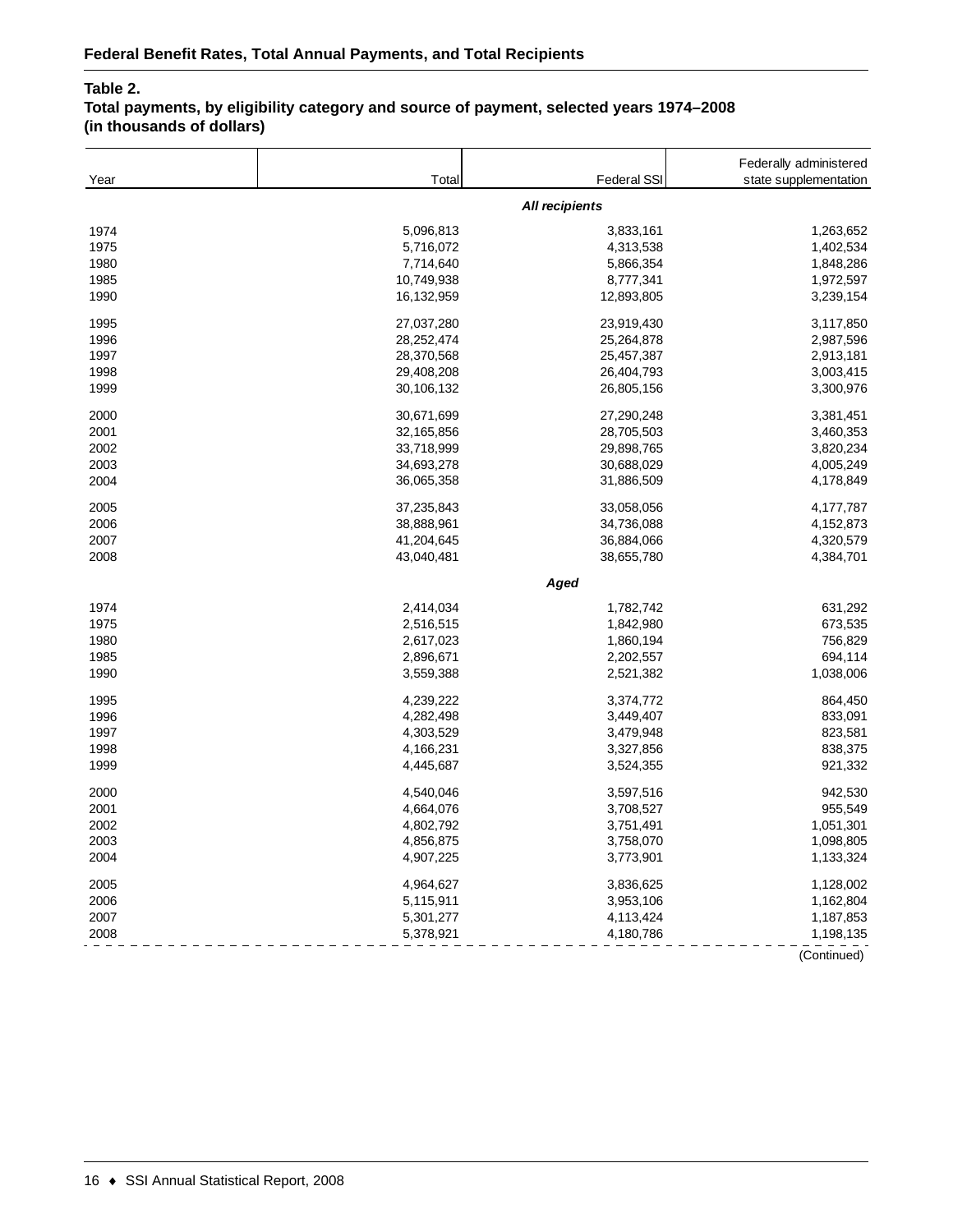## **Table 2.**

#### **Total payments, by eligibility category and source of payment, selected years 1974–2008 (in thousands of dollars)—***Continued*

| Year | Total      | <b>Federal SSI</b> | Federally administered<br>state supplementation |
|------|------------|--------------------|-------------------------------------------------|
|      |            | <b>Blind</b>       |                                                 |
| 1974 | 125,791    | 91,308             | 34,483                                          |
| 1975 | 127,240    | 92,427             | 34,813                                          |
| 1980 | 185,827    | 131,506            | 54,321                                          |
| 1985 | 259,840    | 195,183            | 64,657                                          |
| 1990 | 328,949    | 238,415            | 90,534                                          |
| 1995 | 367,441    | 298,238            | 69,203                                          |
| 1996 | 364,791    | 298,897            | 65,894                                          |
| 1997 | 367,845    | 302,656            | 65,189                                          |
| 1998 | 358,187    | 291,050            | 67,137                                          |
| 1999 | 382,323    | 309,295            | 73,028                                          |
| 2000 | 385,926    | 312,238            | 73,688                                          |
| 2001 | 398,624    | 323,895            | 74,729                                          |
| 2002 | 416,454    | 335,405            | 81,049                                          |
| 2003 | 409,293    | 325,878            | 83,415                                          |
| 2004 | 412,810    | 327,446            | 85,364                                          |
| 2005 | 414,147    | 330,591            | 83,556                                          |
| 2006 | 409,287    | 326,230            | 83,057                                          |
| 2007 | 418,835    | 336,789            | 82,046                                          |
| 2008 | 416,017    | 335,179            | 80,838                                          |
|      |            | <b>Disabled</b>    |                                                 |
| 1974 | 2,556,988  | 1,959,112          | 597,876                                         |
| 1975 | 3,072,317  | 2,378,131          | 694,186                                         |
| 1980 | 4,911,792  | 3,874,655          | 1,037,137                                       |
| 1985 | 7,593,427  | 6,379,601          | 1,213,826                                       |
| 1990 | 12,244,622 | 10,134,007         | 2,110,615                                       |
| 1995 | 22,430,612 | 20,246,415         | 2,184,197                                       |
| 1996 | 23,605,189 | 21,516,579         | 2,088,610                                       |
| 1997 | 23,709,831 | 21,685,421         | 2,024,410                                       |
| 1998 | 24,883,782 | 22,785,879         | 2,097,903                                       |
| 1999 | 25,278,121 | 22,971,506         | 2,306,615                                       |
| 2000 | 25,745,710 | 23,380,477         | 2,365,233                                       |
| 2001 | 27,125,707 | 24,695,630         | 2,430,077                                       |
| 2002 | 28,531,939 | 25,844,055         | 2,687,884                                       |
| 2003 | 29,453,803 | 26,630,775         | 2,823,028                                       |
| 2004 | 30,745,406 | 27,785,246         | 2,960,160                                       |
| 2005 | 31,857,069 | 28,890,840         | 2,966,229                                       |
| 2006 | 33,363,762 | 30,456,751         | 2,907,011                                       |
| 2007 | 35,484,533 | 32,433,853         | 3,050,680                                       |
| 2008 | 37,245,543 | 34,139,814         | 3,105,728                                       |

SOURCE: Social Security Administration, Office of Financial Management, Division of Finance.

NOTE: Totals for "Aged," "Blind," and "Disabled" are derived. The derivation creates slight discrepancies between the sum of the group totals and the "All recipients" total.

CONTACT: Stella M. Coleman (410) 965-0157 or ssi.asr@ssa.gov.